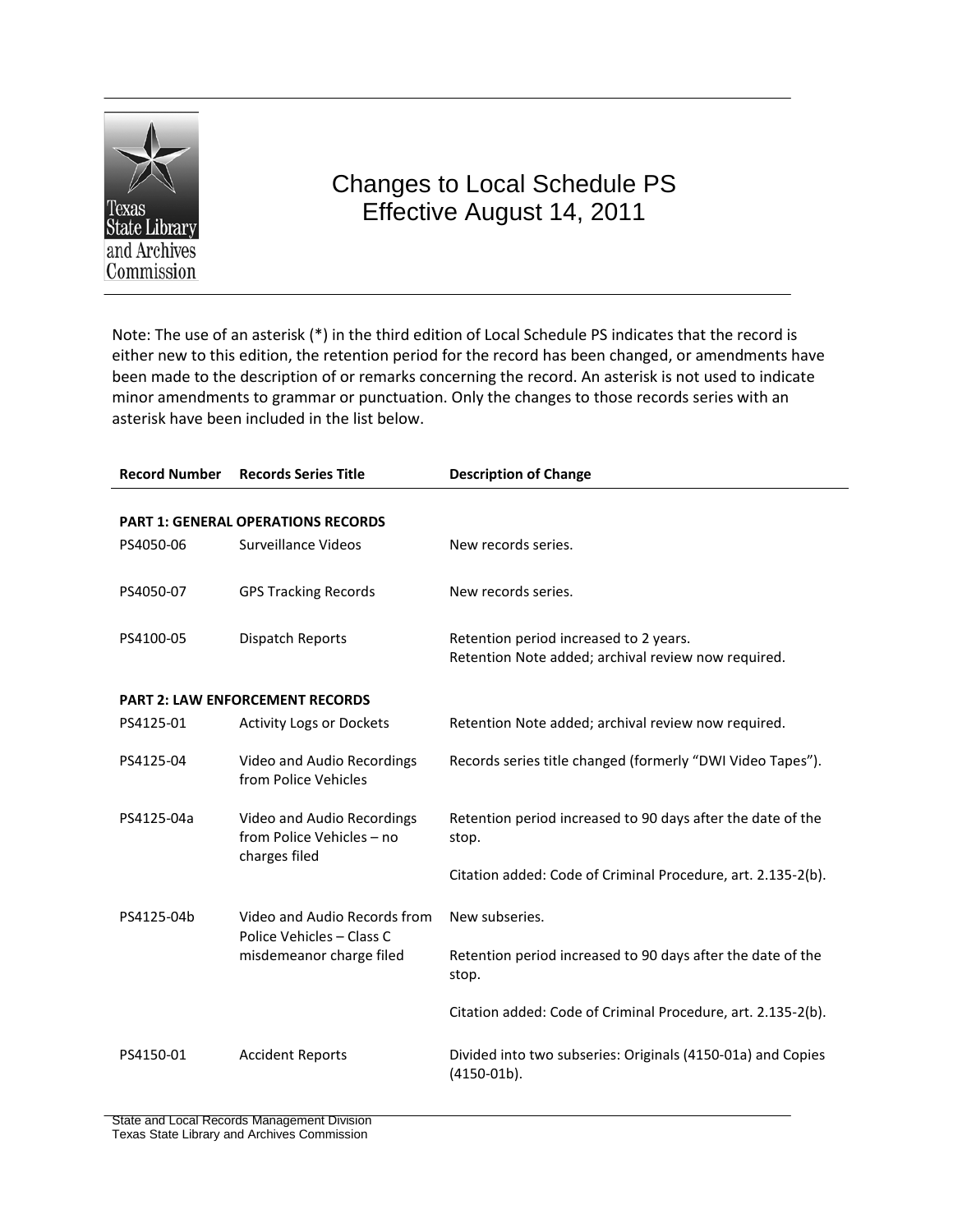| PS4150-01a | Accident Reports - originals                                                     | Retention period changed to reflect original reports' being<br>sent to TxDOT and not kept at the local level.                                                                                                                                               |
|------------|----------------------------------------------------------------------------------|-------------------------------------------------------------------------------------------------------------------------------------------------------------------------------------------------------------------------------------------------------------|
| PS4150-01b | Accident Reports - copies                                                        | Subseries divided into two new sub-subseries based on<br>whether arrest was made. If no arrest was made, the copy is<br>kept AV. If an arrest was made, the report is kept for the<br>retention period of the Offense Investigation Record<br>(PS4125-05b). |
| PS4150-07  | <b>Incident Reports</b>                                                          | Retention period increased to 3 years.                                                                                                                                                                                                                      |
| PS4175-02  | Criminal Intelligence and<br><b>Analysis Files</b>                               | Remarks changed to reflect update in Chapter 61, Code of<br>Criminal Procedure, pertaining to when the records in this<br>series must be destroyed.                                                                                                         |
| PS4175-04  | <b>Fugitive Reports</b>                                                          | Retention Note added; archival review now required.                                                                                                                                                                                                         |
| PS4175-10  | Sex Offender Registration<br>Records                                             | Citation changed to Chapter 62, Texas Code of Criminal<br>Procedure.                                                                                                                                                                                        |
|            |                                                                                  | Retention period changed; these records may now be<br>destroyed if the sex offender is deceased.                                                                                                                                                            |
|            |                                                                                  | Retention Notes changed; these records must now be<br>destroyed once the individual is no longer required to<br>register as a sex offender.                                                                                                                 |
| PS4175-16a | Protective Orders-<br>emergency orders issued by<br>magistrates                  | Divided into two subseries based on the authority under<br>which the magistrate issues the protective order, with<br>corresponding retention periods.                                                                                                       |
| PS4175-16b | Protective Orders - issued<br>pursuant to certain sections of<br>the Family Code | Citations changed to Section 3.581 and Chapter 85, Family<br>Code.                                                                                                                                                                                          |
| PS4175-20  | <b>DNA Collection Records</b>                                                    | New records series.                                                                                                                                                                                                                                         |
| PS4200-05  | Jail Population Reports                                                          | Retention Note added; archival review now required.                                                                                                                                                                                                         |

*Section 2-5: Juvenile Records: Entire Juvenile Records section replaced with PS4225-05 through PS4225-17c to reflect major revisions in the Family Code.*

| PS4225-05 | Video Recordings (Juvenile<br>Detention Hearings)            | New records series. |
|-----------|--------------------------------------------------------------|---------------------|
| PS4225-06 | Juvenile Delinguency Records<br>(Informal Disposition Cases) | New records series. |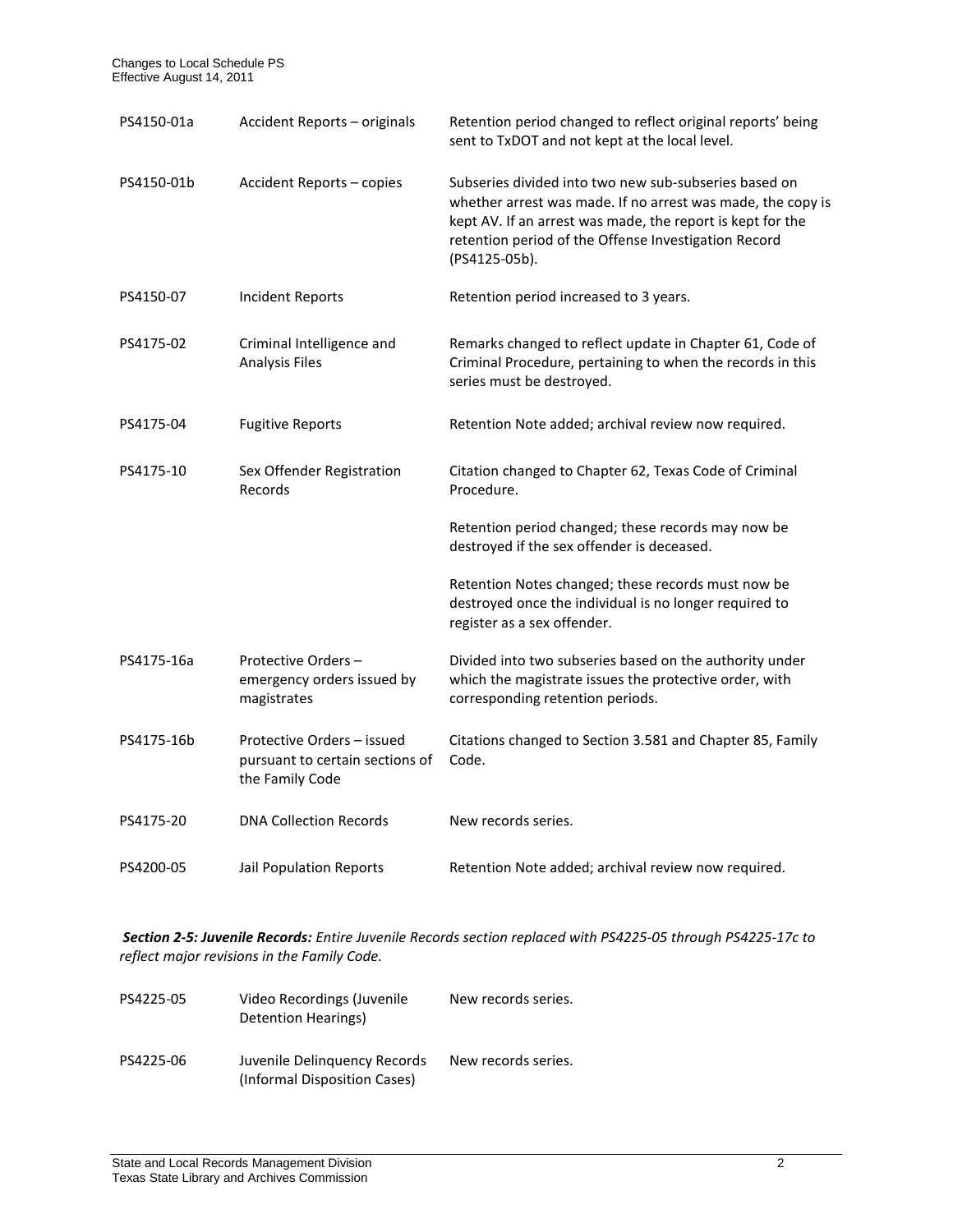| PS4225-07  | Report on Juvenile<br><b>Delinquency Records</b><br>(Informal Disposition Cases)                                        | New records series.                                                                                                 |
|------------|-------------------------------------------------------------------------------------------------------------------------|---------------------------------------------------------------------------------------------------------------------|
| PS4225-08  | Juvenile Delinquency Records<br>(First Offender Program)                                                                | New records series.                                                                                                 |
| PS4225-09  | Report on Juvenile<br><b>Delinquency Records (First</b><br>Offender Program)                                            | New records series.                                                                                                 |
| PS4225-10  | Juvenile Delinquency Cases<br>(Non-referred Cases)                                                                      | New records series.                                                                                                 |
| PS4225-11  | Video Recordings of Requests<br>for Breath Specimen Tests                                                               | New records series.                                                                                                 |
| PS4225-12  | Juvenile Delinquency Records<br>(Statutory Warnings)                                                                    | New records series.                                                                                                 |
| PS4225-13a | Juvenile Case Papers of<br>Juvenile Probation<br>Departments - for offenses<br>committed between 9/1/87<br>and 12/31/95 | New records series.                                                                                                 |
| PS4225-13b | Juvenile Case Papers of<br>Juvenile Probation<br>Departments - for offenses<br>committed on or after 1/1/96             | New records series.                                                                                                 |
| PS4225-14a | <b>Fingerprints and Photographs</b><br>of Juveniles - offenses<br>committed on or before<br>8/31/87                     | New records series.                                                                                                 |
| PS4225-14b | <b>Fingerprints and Photographs</b><br>of Juveniles - for offenses<br>committed between 9/1/87<br>and 12/31/95          | New records series.                                                                                                 |
| PS4225-14c | <b>Fingerprints and Photographs</b><br>of Juveniles - for offenses<br>committed on or after 1/1/96                      | New records series.                                                                                                 |
| PS4225-15  | Juvenile Detention Register                                                                                             | Formerly PS 4225-04 on previous editions of Local Schedule<br>PS; no change in the series other than record number. |
| PS4225-16  | Juvenile Information Systems<br>(Local)                                                                                 | New records series.                                                                                                 |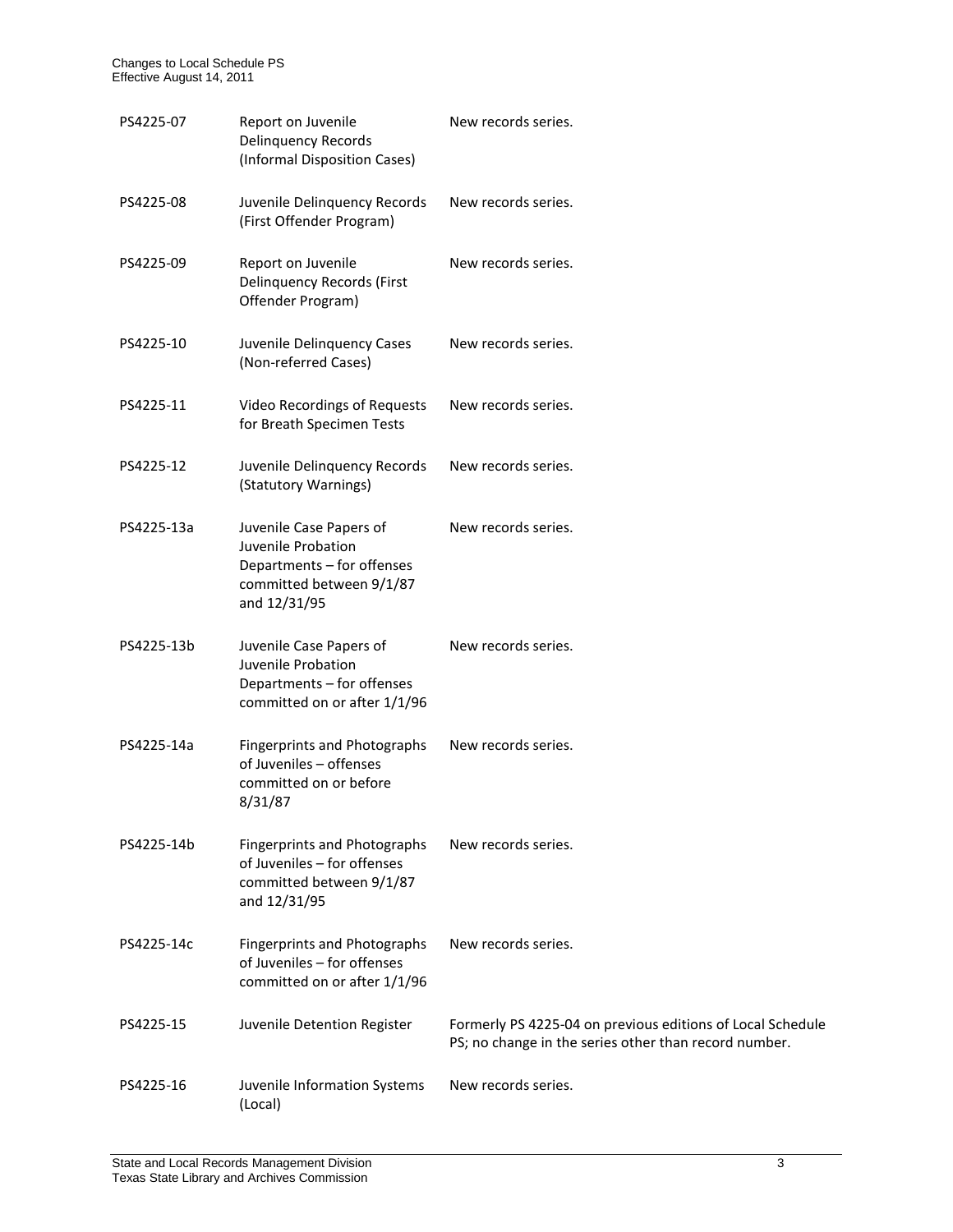| PS4225-17a | Juvenile Case Papers of<br>Prosecuting Attorneys-<br>offenses committed on or<br>before 8/31/87             | New records series.                                                                                            |
|------------|-------------------------------------------------------------------------------------------------------------|----------------------------------------------------------------------------------------------------------------|
| PS4225-17b | Juvenile Case Papers of<br>Prosecuting Attorneys - for<br>offenses committed between<br>9/1/87 and 12/31/95 | New records series.                                                                                            |
| PS4225-17c | Juvenile Case Papers of<br>Prosecuting Attorneys - for<br>offenses committed on or<br>after 1/1/96          | New records series.                                                                                            |
| PS4325-01a | Police Academy Records-<br>records relating to<br>administration and conduct of<br>the program              | Citation changed to 37 TAC 215.1(c).                                                                           |
| PS4235-01c | Police Academy Records-<br>minutes of meetings of<br>academy advisory boards                                | Citation changed to 37 TAC 215.7(e).                                                                           |
| PS4325-03  | Reports of Resignation or<br>Termination                                                                    | Two citations added: 37 TAC 217.7 (g); and reporting<br>requirements Texas Occupations Code, Section 1701.451. |

## **PART 3: RECORDS OF COUNTY MEDICAL EXAMINERS**

| PS4375-02b | Inquest Case Files -<br>photographs and tissue slides                                                                 | Retention note added: administrative value of these<br>materials varies greatly depending on the circumstances of<br>the death investigated (for example, materials pertaining to a<br>death certified as a homicide will generally have much<br>greater value than those of a death of natural causes). |
|------------|-----------------------------------------------------------------------------------------------------------------------|----------------------------------------------------------------------------------------------------------------------------------------------------------------------------------------------------------------------------------------------------------------------------------------------------------|
| PS4375-02c | Inquest Case Files - Reports<br>and consents for autopsy<br>[misc. documents relating to<br>an inquest investigation] | Retention note added: administrative value of these<br>materials varies greatly depending on the circumstances of<br>the death investigated (for example, materials pertaining to a<br>death certified as a homicide will generally have much<br>greater value than those of a death of natural causes). |

## **PART 4: RECORDS OF FIRE FIGHTING AND EMERGENCY MEDICAL SERVICE AGENCIES**

| PS4450-02  | <b>Emergency Medical Service</b><br>Run Reports             | Series divided into two subseries based on whether<br>treatment was rendered.                             |
|------------|-------------------------------------------------------------|-----------------------------------------------------------------------------------------------------------|
| PS4450-02a | <b>Emergency Medical Service</b><br>Run Reports – treatment | Retention period unchanged; this series now excludes<br>reports for cases in which treatment was refused. |